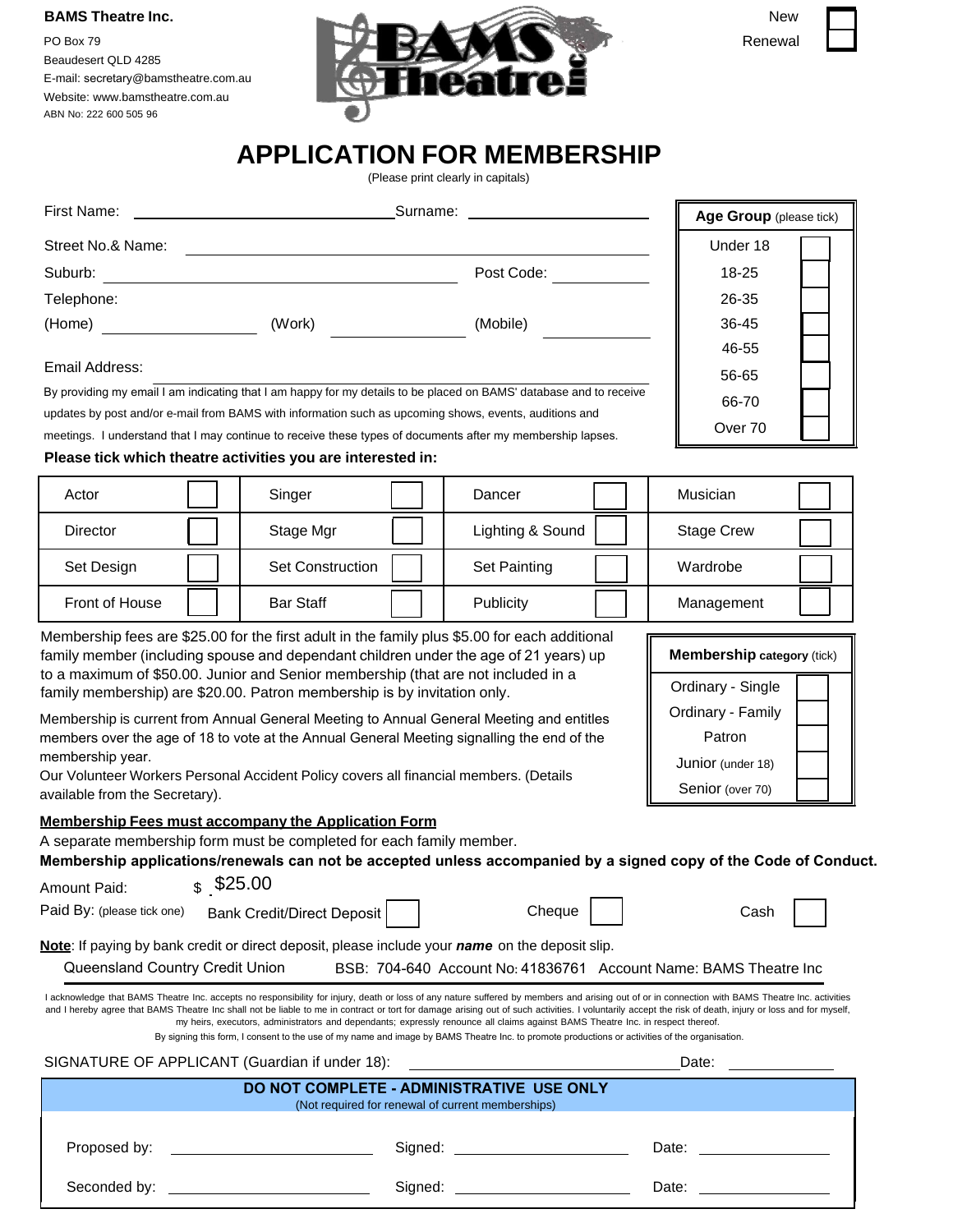

# **CODE OF CONDUCT FOR BAMS THEATRE INC. MEMBERS AND THE PARENTS AND CARERS OF JUNIOR MEMBERS**

## **Statement of Commitment**

BAMS Theatre Inc. aims to promote a safe environment for all children and young people and to assist all volunteers and members to create a safe, respectful and inclusive environment for children and young people. BAMS Theatre Inc. will ensure that interactions with children and young people occur in accordance with the Code of Conduct and the risk management strategies contained in this Strategy and the Risk Register(s).

### **Who must comply with the Code of Conduct?**

This Code of Conduct applies to all members of BAMS Theatre Inc., including adults, young people, children, and the parents and carers of young and child members.

### **Standards of Appropriate Behaviour**

BAMS Theatre Inc.'s Code of Conduct is applicable to all members (adults, young people and children), as well as parents or carers for young people or children who are BAMS Theatre Inc. members or involved in activities being run by BAMS Theatre Inc., and undertake to adhere to the following standards of behaviour:

| Language            | . Use language which is age/stage appropriate, clear, nonthreatening and non-sexual;<br>. Work to promote and encourage open and honest communication;<br>. Not bully, swear, yell, insult or make sexually suggestive comments or jokes;<br>. Willingly listen to concerns and issues raised by young people or children;<br>. Openly listen to suggestions, feedback and complaints raised by children, young<br>people and their parents or carers;<br>. Use practices to effectively run activities and provide correction where necessary<br>which are not punitive, humiliating or aggressive; |
|---------------------|------------------------------------------------------------------------------------------------------------------------------------------------------------------------------------------------------------------------------------------------------------------------------------------------------------------------------------------------------------------------------------------------------------------------------------------------------------------------------------------------------------------------------------------------------------------------------------------------------|
|                     | • Children and young people will willingly listen and receive instructions; and<br>. Parents and carers are encouraged to raise any issues or concerns with the<br>responsible BAMS Theatre Inc. member running the activity in the first instance,<br>then in writing to the Management Committee at second instance.                                                                                                                                                                                                                                                                               |
| Relationships       | . Adults will consider their behaviour and maintain their relationships in such a way as<br>to be positive role models for children and young people, and will ensure they do not<br>spend excessive time alone with children or young people or show favouritism;<br>. Children and young people will have respect for other children, young people and<br>adults;<br>• Children and young people will act appropriately and safely; and<br>. All persons have a responsibility for ensuring their behaviour is appropriate and to<br>report inappropriate behaviour, unsafe situations or harm.    |
| Physical<br>Contact | . All members will have consideration shown for their personal space;<br>. All members agree that they may be touched by another person due to medical<br>emergency or to protect them from physical harm;<br>. Other, non-threatening physical contact may take place;<br>. All members consent to participating in activities such as costume fitting or                                                                                                                                                                                                                                           |